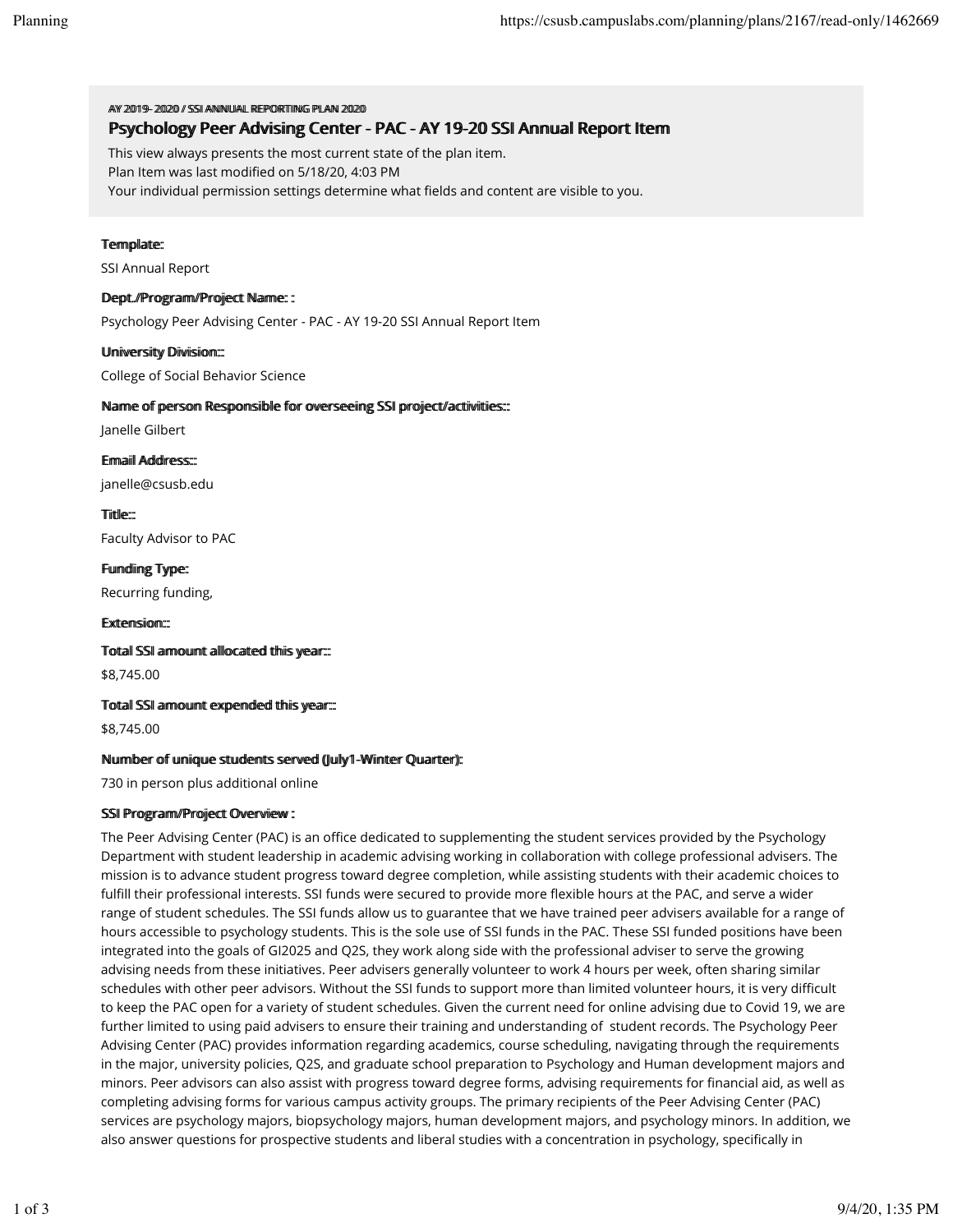context of their psychology requirements. Student's needs are met through advisement with upper division students in the psychology department. PAC advisers answer basic advising questions while referring students to faculty for more field specific advising. Peer advising provides an opportunity for students to discuss their advising questions with fellow students who have personally succeeded in designing their own curriculum, and who are trained to help guide others through the process. Our goal is to provide a welcoming student experience to clarify student understanding of their requirements to graduate, academic and professional choices, and effective curriculum choices.

# SSI-Fuunded Actiiviities:

SSI funds are used to pay student peer advisers to staff the PAC, support department advising activities, and participate in advising training.

# Progress Toward Outtcomes//Cummullattive Findlings:::

Hired SSI students to support longer hours in the PAC. These students have been provided training and direction with our professional adviser consistent with preparation given to all advisors.

Provided advising training with professional advisers to peer advisers.

Integrated peer advisers funded through SSI into larger collaboration with college advisers.

Provided advising to 731 students before moving to online advising.

Administered assessment survey to 569 students spring through winter.

Linked Documents There are no attachments.

Attached Files There are no attachments.

### Recommendations for Continuous Improvement Efforts::

The collaboration between peer advisers and college advisers has gone very well. We still struggle to have enough paid advisers and have only met our needs this year through Q2S funds. We hope to have additional funds to cover the needs that we will have after Q2S. We also need to have more psychology specific advising through peer advisers at the PDC campus.

### Resources for Contiinuous Improverment Efforts:

We would like funding for 10 more hours of peer advising on the SB campus and 20 hours of peer advising support for the PDC campus.

### Challlenges:

The campus move to online functioning created the need for online advising. We had to design a process to give peer advisers access to PAWS/MyCap information without violating student privacy. We designed a plan to continue peer advising on line, but it took a few weeks to fully provide this service.

The psychology department continues to serve students at the PDC campus, but have no resources to support peer advisers on that campus.

#### Budget Summmary:

See attached file

Linked Documents There are no attachments.

Attached Files

**PPAC** Expenditure Description2019.docx